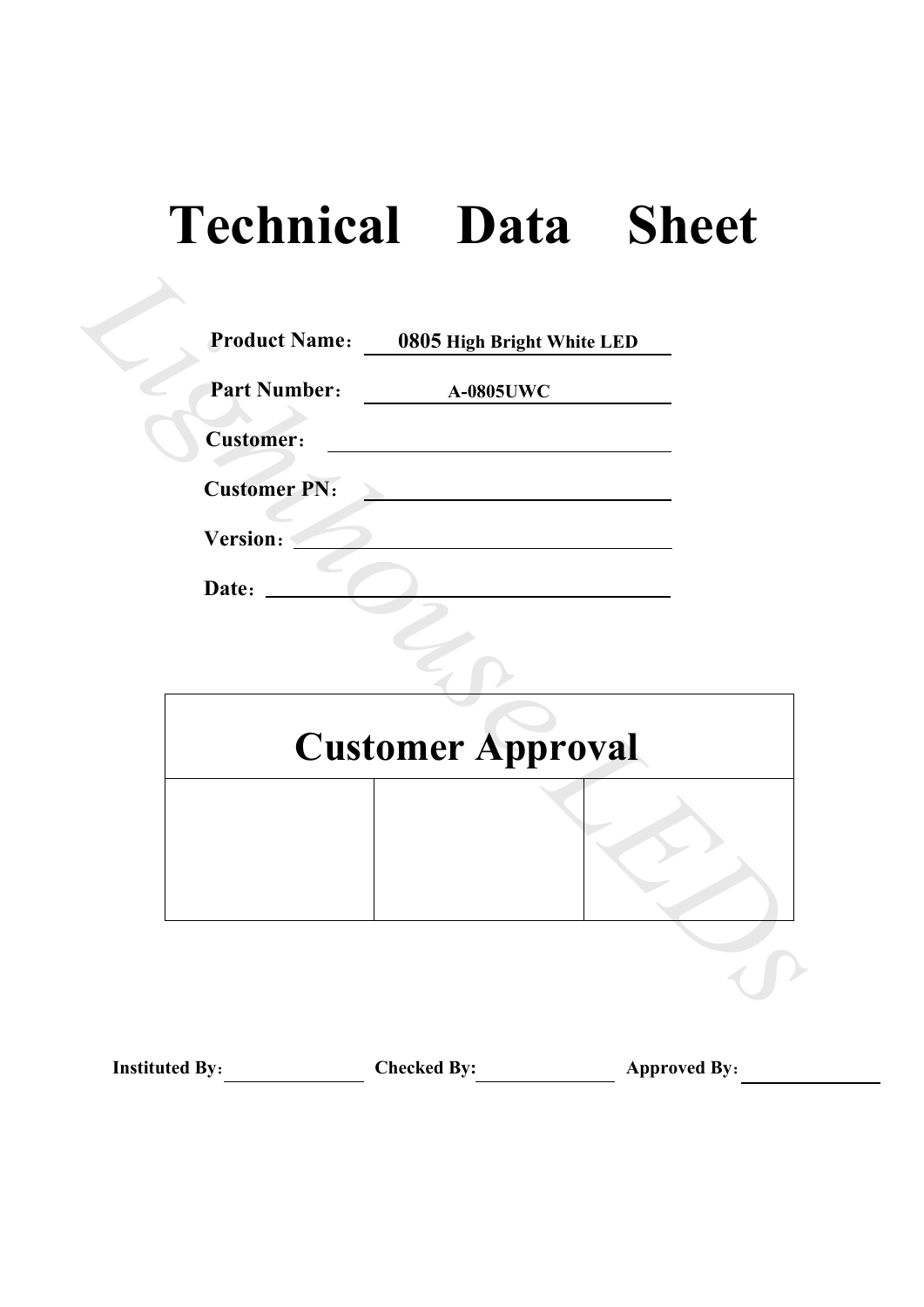## **1. Features:**

- $\bullet$ Package ( L/W/H ) : 2.0 × 1.2 × 1.0 mm
- $\bullet$ Color : Ultra Bright White
- $\bullet$ Lens: Yellow Diffused Flat Mold
- $\bullet$ EIA STD Package
- $\bullet$ Meet ROHS, Green Product
- $\bullet$ Compatible With SMT Automatic Equipment
- $\bullet$ Compatible With Infrared Reflow Solder And Wave Solder Process

## **2. Absolute Maximum Ratings At Ta=25**℃

| LIA STD I aUNASU<br>Meet ROHS, Green Product<br>Compatible With SMT Automatic Equipment |                | Compatible With Infrared Reflow Solder And Wave Solder Process                |      |  |
|-----------------------------------------------------------------------------------------|----------------|-------------------------------------------------------------------------------|------|--|
| 2. Absolute Maximum Ratings At Ta= $25^{\circ}$ C                                       |                |                                                                               |      |  |
| Parameter                                                                               | <b>Symbol</b>  | <b>Rating</b>                                                                 | Unit |  |
| Power Dissipation                                                                       | Pd             | 120                                                                           | mW   |  |
| Peak Forward Current<br>(1/10 Duty Cycle, 0.1ms Pulse Width)                            | <b>IFP</b>     | 100                                                                           | mA   |  |
| DC Forward Current                                                                      | IF             | 30                                                                            | mA   |  |
| Reverse Voltage                                                                         | V <sub>R</sub> | 5<br>$\mathbf{V}$                                                             |      |  |
| <b>Operating Temperature Range</b>                                                      | Topr           | $-40$ °C ~ + 85°C                                                             |      |  |
| <b>Storage Temperature Range</b>                                                        | <b>Tstg</b>    | $-40$ °C ~ + 85°C                                                             |      |  |
| Soldering Condition                                                                     | Tsol           | Reflow soldering : 260°C For 5 Seconds<br>Hand soldering: 300°C For 3 Seconds |      |  |
|                                                                                         |                |                                                                               |      |  |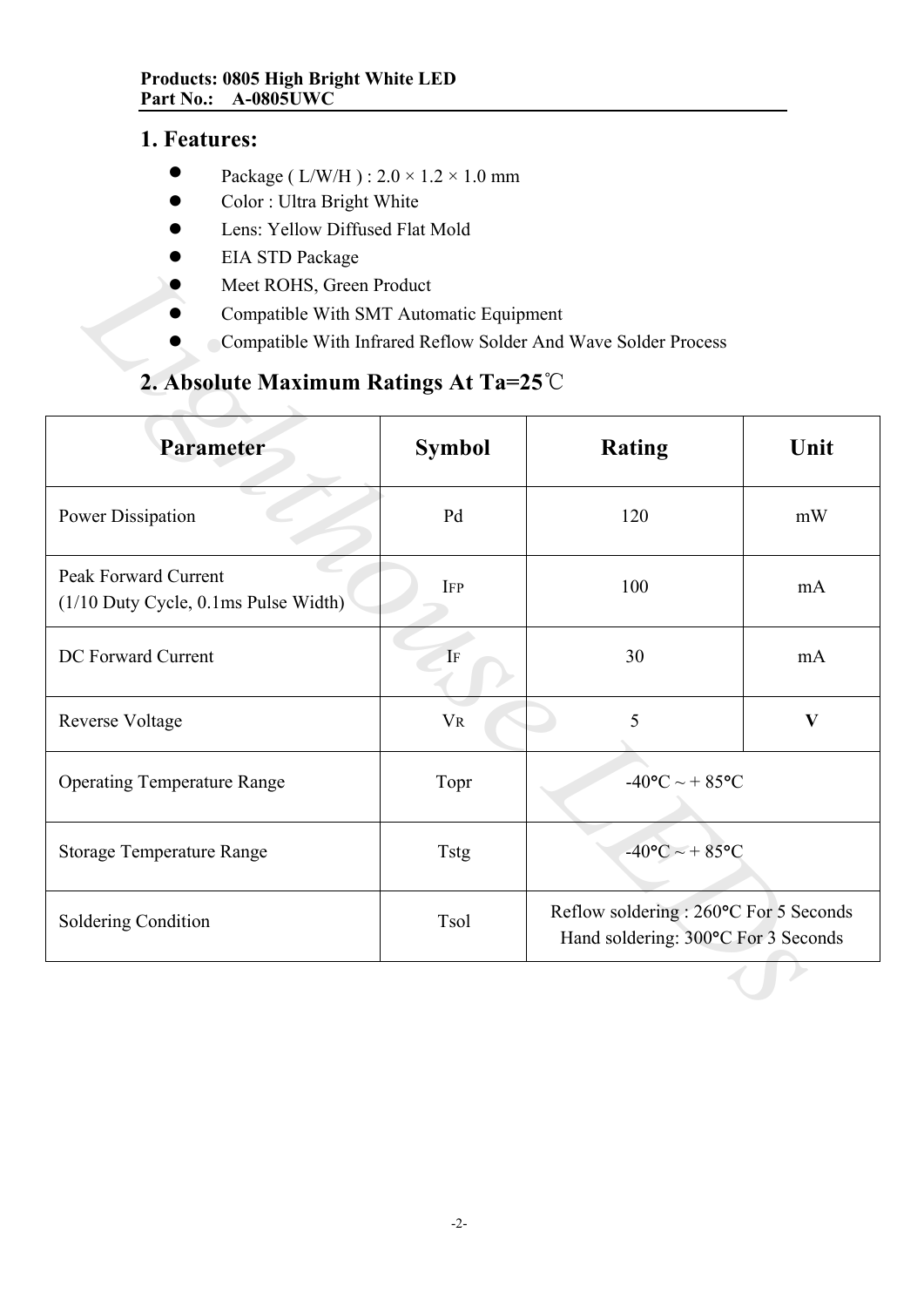| Parameter                                                                                                                                                                                                                                                                                                                                                                                                                     | <b>Symbol</b>                     | Min. | Typ.             | Max. | Unit | <b>Test Condition</b> |
|-------------------------------------------------------------------------------------------------------------------------------------------------------------------------------------------------------------------------------------------------------------------------------------------------------------------------------------------------------------------------------------------------------------------------------|-----------------------------------|------|------------------|------|------|-----------------------|
| Luminous Intensity                                                                                                                                                                                                                                                                                                                                                                                                            | IV                                | 350  | 450              |      | mcd  | $IF = 20mA$           |
| CIE 1931 Coordinate                                                                                                                                                                                                                                                                                                                                                                                                           | X/Y                               |      | X:0.30<br>Y:0.30 |      | nm   | $IF = 20mA$           |
| Spectral Line Half-Width                                                                                                                                                                                                                                                                                                                                                                                                      | Δλ                                |      | 30               |      | nm   | $IF=20mA$             |
| Forward Voltage                                                                                                                                                                                                                                                                                                                                                                                                               | VF                                | 3.0  | 3.2              |      | V    | $IF = 20mA$           |
| <b>Reverse Current</b>                                                                                                                                                                                                                                                                                                                                                                                                        | $\ensuremath{\mathsf{IR}}\xspace$ |      |                  | 50   | uA   | $VR=5V$               |
| Viewing Angle                                                                                                                                                                                                                                                                                                                                                                                                                 | $2\theta$ 1/2                     |      | 120              |      | deg  | $IF = 20mA$           |
| Notes: 1. Luminous intensity is measured with a light sensor and filter combination that<br>approximates the CIE eye-response curve.<br>2. $\theta$ 1/2 is the off-axis angle at which the luminous intensity is half the axial<br>luminous intensity.<br>3. The dominant wavelength, $\lambda d$ is derived from the CIE chromaticity diagram and<br>represents the single wavelength which defines the color of the device. |                                   |      |                  |      |      |                       |

# **3. Electrical Optical Characteristics At Ta=25**℃

- 2. θ1/2 is the off-axis angle at which the luminous intensity is half the axial luminous intensity.
- 3. The dominant wavelength, λd is derived from the CIE chromaticity diagram and represents the single wavelength which defines the color of the device.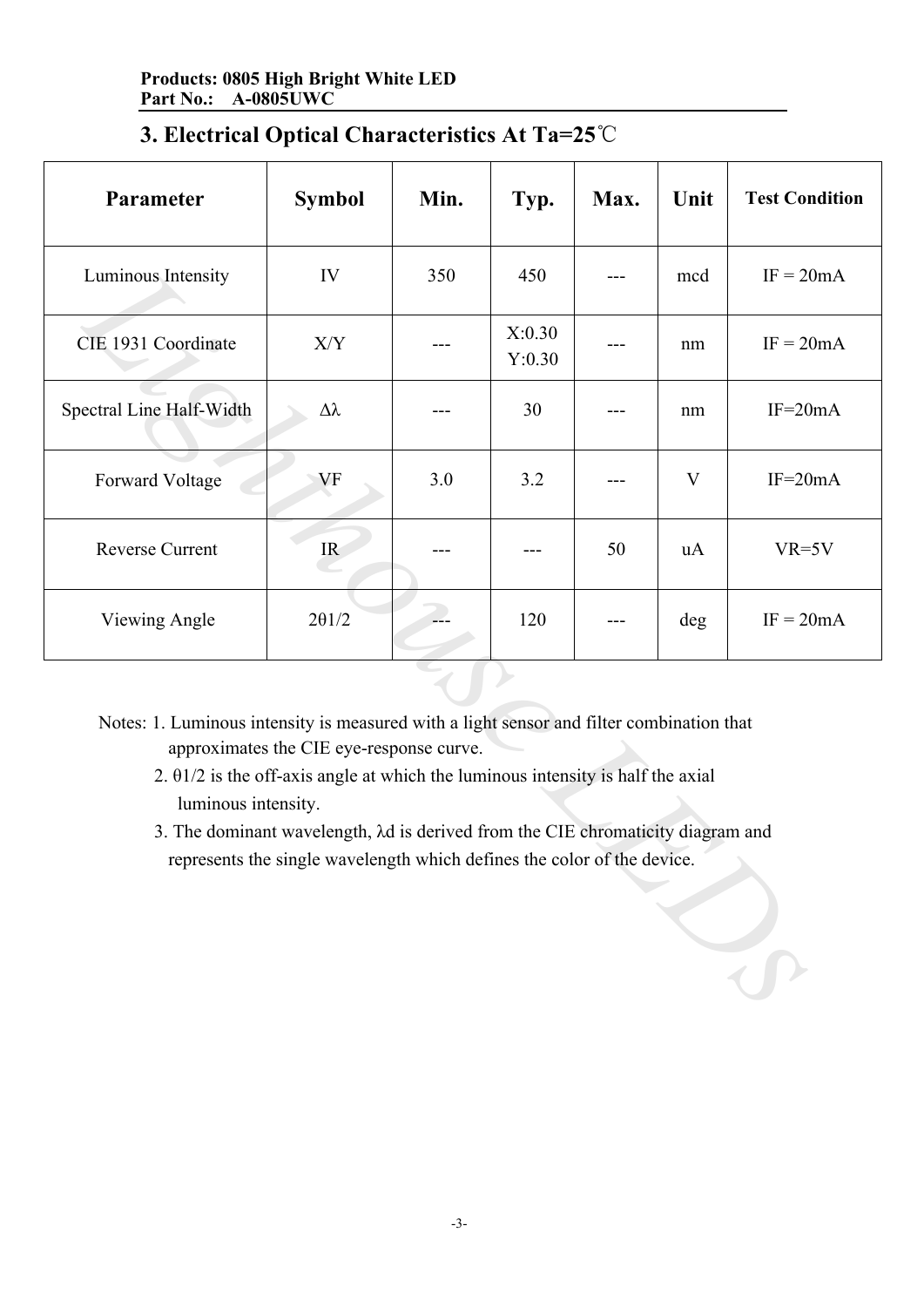# **4. Package Profile & Soldering PAD Suggested**



- $\boldsymbol{\mathsf{\hat{\star}}}$ All dimensions are millimeters.
- $\boldsymbol{\hat{\mathsf{x}}}$ Tolerance is 0.1mm unless otherwise noted.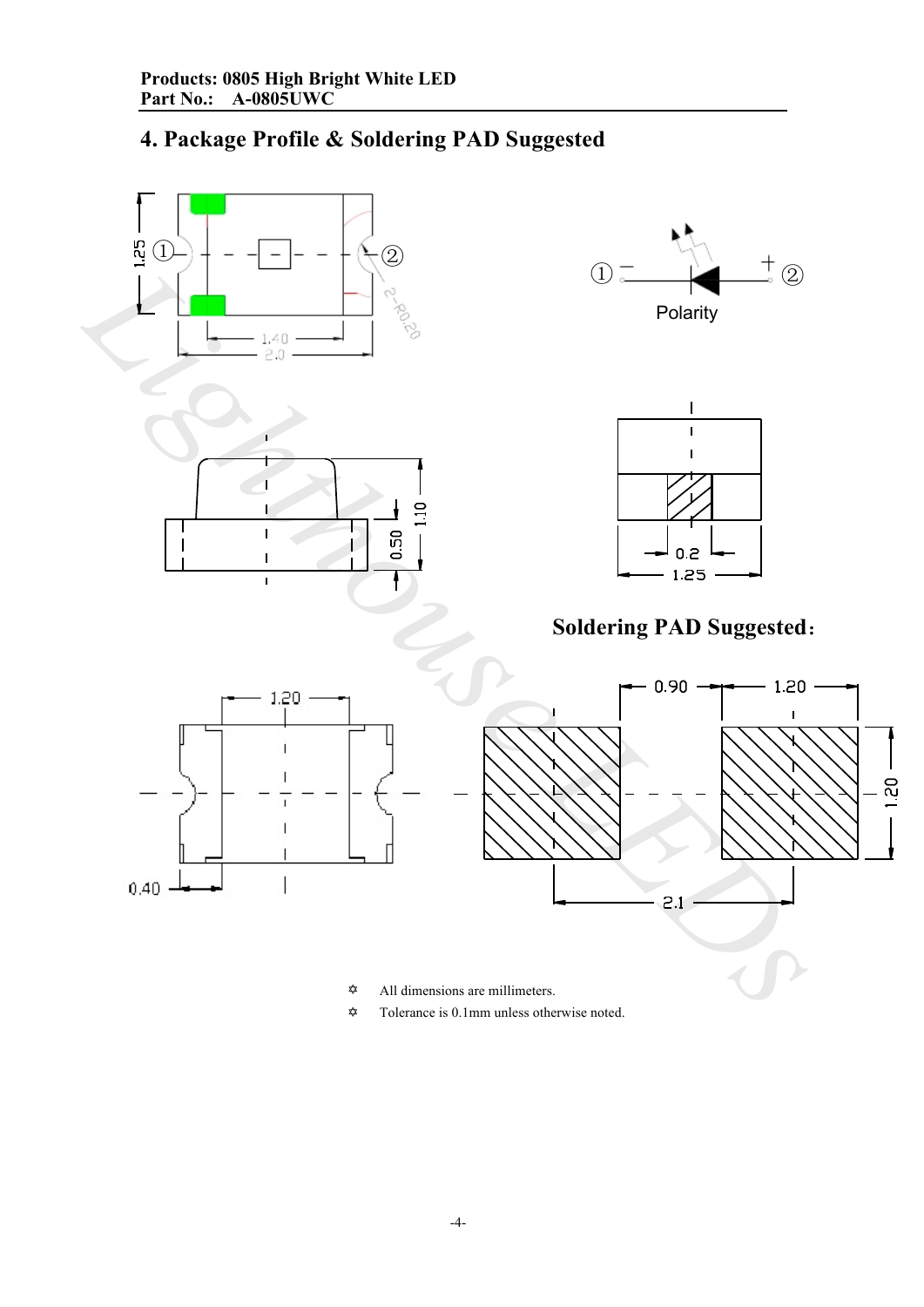

## **5. Typical Electrical-Optical Characteristics Curves**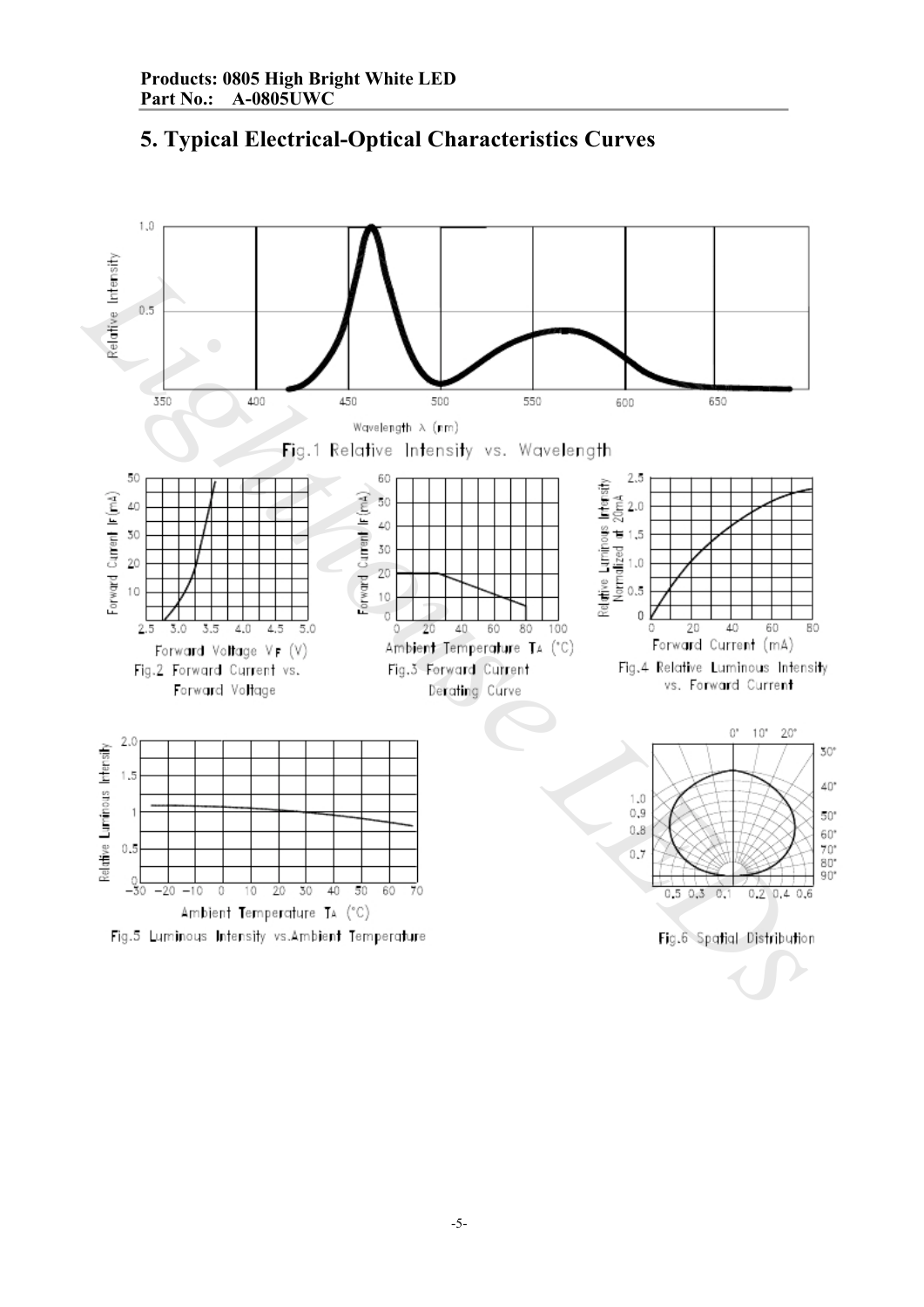## **6. Soldering Profile Suggested**





6.2、For Lead Free Solder

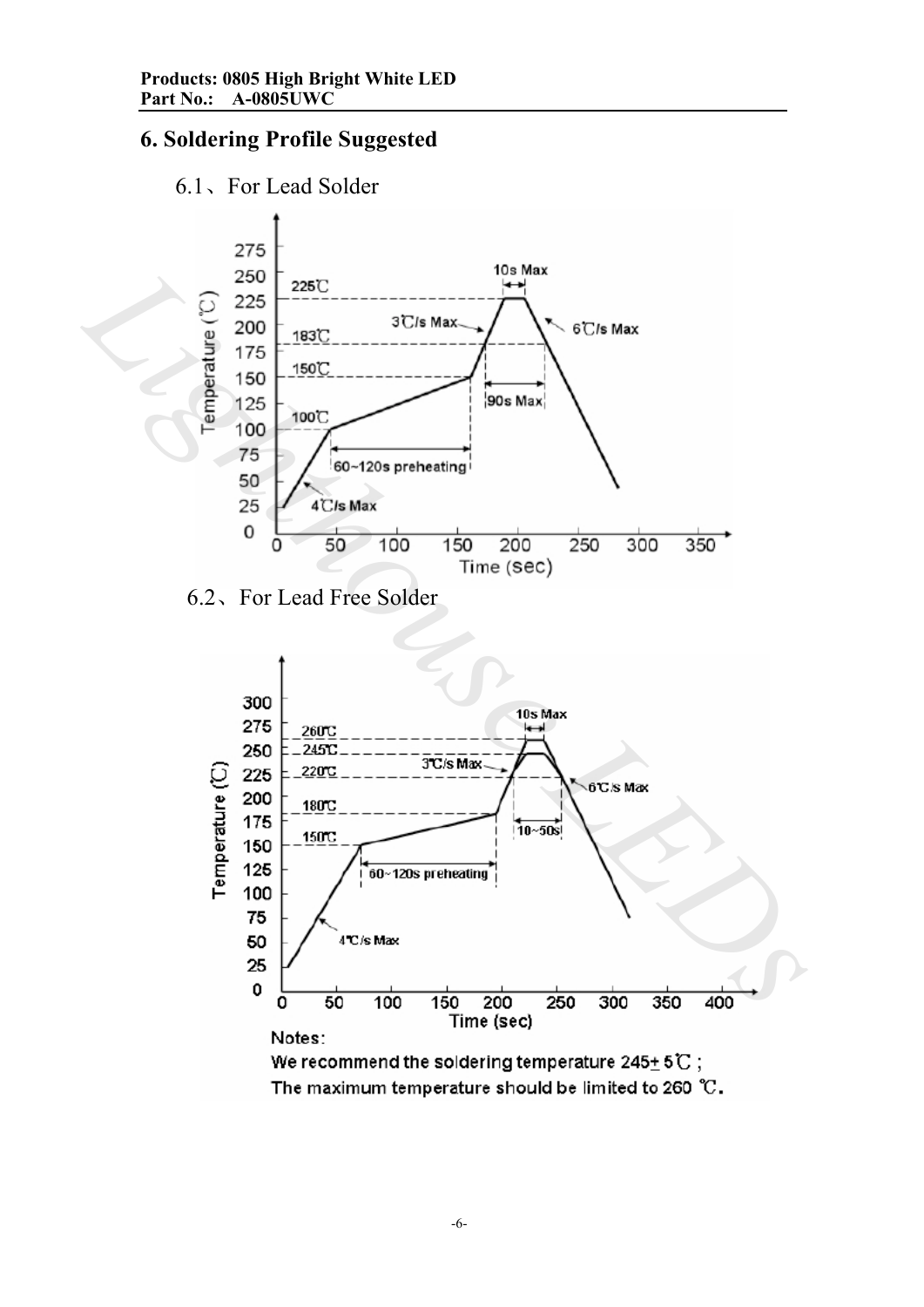# **7. Reel And Tape Dimensions**:



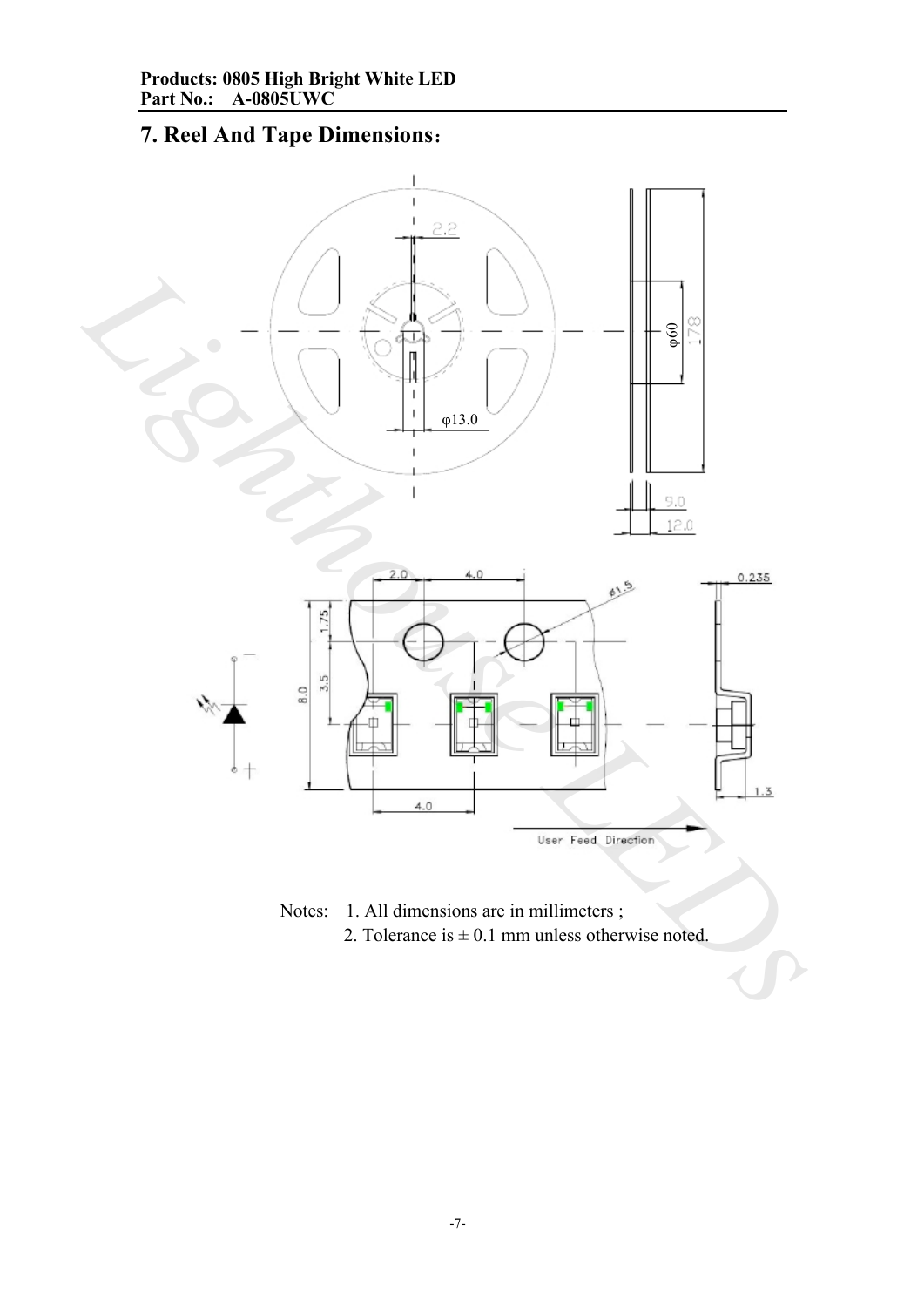## **8. Tape Leader & Trailer Dimensions And Reel**



5 cartons/box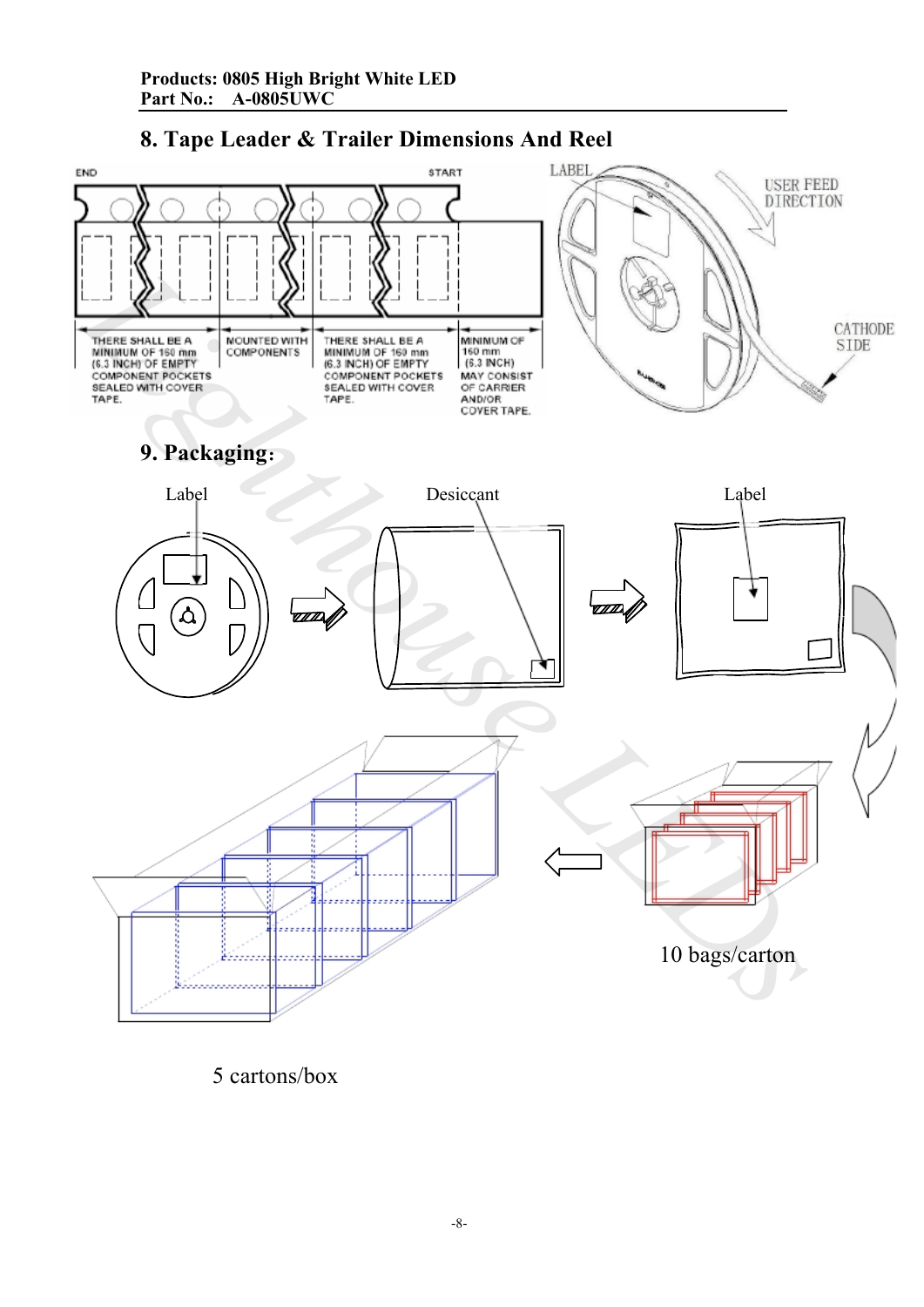# **10. Reliability Test**

| Classification        | Test Item                                  | <b>Test Condition</b>                                                                                                                                                                                                                                                                                                                                                     | <b>Reference Standard</b>          | Reference<br>Standard                                                         |
|-----------------------|--------------------------------------------|---------------------------------------------------------------------------------------------------------------------------------------------------------------------------------------------------------------------------------------------------------------------------------------------------------------------------------------------------------------------------|------------------------------------|-------------------------------------------------------------------------------|
|                       | Operation Life                             | Ta= Under Room Temperature As Per<br>Data Sheet Maximum Rating                                                                                                                                                                                                                                                                                                            | 1000HRS<br>$(-24HRS,+72HRS)*@20mA$ | MIL-STD-750D:1026<br>MIL-STD-883D:1005<br>JIS C 7021:B-1                      |
| Endurance<br>Test     | High Temperature, High<br>Humidity Storage | IR-Reflow In-Board, 2 Times<br>Ta= $65\pm5$ °C,RH= $90 \sim 95\%$                                                                                                                                                                                                                                                                                                         | 240HRS±2HRS                        | MIL-STD-202F:103B<br>JIS C 7021:B-11                                          |
|                       | <b>High Temperature</b><br>Storage         | Ta= $105 \pm 5$ °C                                                                                                                                                                                                                                                                                                                                                        | 1000HRS<br>$(-24HRS,+72HRS)$       | MIL-STD-883D:1008<br>JIS C 7021:B-10                                          |
|                       | Low Temperature<br>Storage                 | Ta= $-55 \pm 5^{\circ}$ C                                                                                                                                                                                                                                                                                                                                                 | 1000HRS<br>$(-24HRS,+72HRS)$       | JIS C 7021:B-12                                                               |
| Environmental<br>Test | Temperature<br>Cycling                     | $105^{\circ}\text{C} \sim 25^{\circ}\text{C} \sim -55^{\circ}\text{C} \sim 25^{\circ}\text{C}$<br>30mins 5mins<br>30mins 5mins                                                                                                                                                                                                                                            | 10 Cycles                          | MIL-STD-202F:107D<br>MIL-STD-750D:1051<br>MIL-STD-883D:1010<br>JIS C 7021:A-4 |
|                       | Thermal<br>Shock                           | IR-Reflow In-Board, 2 Times<br>$85 \pm 5^{\circ}\text{C} \sim -40^{\circ}\text{C} \pm 5^{\circ}\text{C}$<br>10mins<br>10mins                                                                                                                                                                                                                                              | 10 Cycles                          | MIL-STD-202F:107D<br>MIL-STD-750D:1051<br>MIL-STD-883D:1011                   |
|                       | Solder<br>Resistance                       | $T_{.}sol = 260 \pm 5^{\circ}C$                                                                                                                                                                                                                                                                                                                                           | $10 \pm 1$ secs                    | MIL-STD-202F:210A<br>MIL-STD-750D:2031<br>JIS C 7021:A-1                      |
|                       | IR-Reflow<br>Normal Process                | Ramp-up rate(183°C to Peak) +3°C/ second max<br>Temp. maintain at $125(\pm 25)$ °C 120 seconds max<br>Temp. maintain above 183℃ 60-150 seconds<br>Peak temperature range 235°C+5/-0°C<br>Time within 5°C of actual Peak Temperature (tp)<br>$10-30$ seconds<br>Ramp-down rate +6°C/second max                                                                             |                                    | MIL-STD-750D:2031.2<br>J-STD-020C                                             |
|                       | IR-Reflow<br>Pb Free Process               | Ramp-up rate(217°C to Peak) +3°C/ second max<br>Temp. maintain at $175(\pm 25)$ °C 180 seconds max<br>Temp. maintain above 217℃ 60-150 seconds<br>Peak temperature range $260^{\circ}$ C+0/-5 <sup>°</sup> C<br>Time within $5^{\circ}$ C of actual Peak Temperature (tp)<br>20-40 seconds<br>Ramp-down rate $+6^{\circ}$ C/second max<br>$T_{.}sol = 235 \pm 5^{\circ}C$ | Immersion time $2\pm0.5$           | MIL-STD-750D:2031.2<br>J-STD-020C<br>MIL-STD-202F:208D<br>MIL-STD-750D:2026   |
|                       | Solderability                              | Immersion rate $25\pm2.5$ mm/sec<br>Coverage $\geq 95\%$ of the dipped surface                                                                                                                                                                                                                                                                                            | sec                                | MIL-STD-883D:2003<br>IEC 68 Part 2-20<br>JIS C 7021:A-2                       |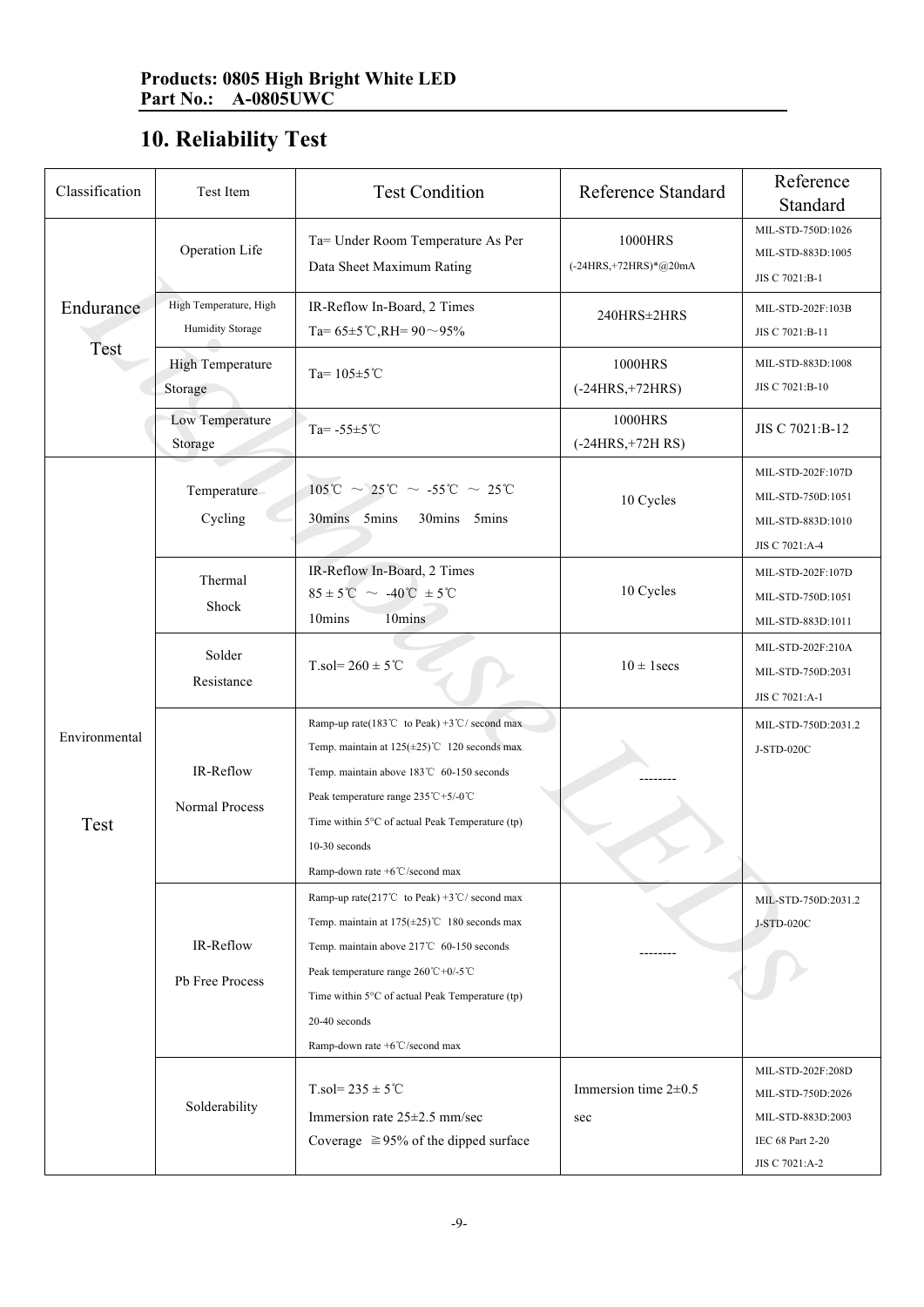## **11. Cautions**

## **Application**

- 1. A LED is a current-operated device. The slight shift of voltage will cause big change of current, which will damage LEDs. Customer should use resistors in series for the Over-Current-Proof.
- 2. In order to ensure intensity uniformity on multiple LEDs connected in parallel in an application, it is recommended to use individual resistor separately, as shown in Circuit A below. The brightness of each LED shown in Circuit B might appear difference due to the differences in the I-V characteristics of those LEDs. 2. In order to ensure intensity uniformity on multiple LEDs connected in parallel in<br>
an application, it is economeded to use individual resistor separately, as shown<br>
in Circuit A below. The brightness of each LED shown





**Circuit model A Circuit model B**

3. High temperature may reduce LEDs' intensity and other performances, so keeping it away from heat source to get good performance is necessary.

### **Storage**

1.Before opening original package, it is recommended to store them in the following environment:

Temperature: 5℃~30℃ Humidity: 85%RH max.

- 2. After opening original package, the storage ambient for the LEDs should be in 5~30°C temperature and 60% or less relative humidity.
- 3. In order to avoid moisture absorption, it is recommended that the LEDs that out of the original package should be stored in a sealed container with appropriate desiccant, or in desiccators with nitrogen ambient.
- 4. The LEDs should be used within 168hrs (7 days) after opening the package. Once been mounted, soldering should be quick.
- 5. If the moisture absorbent material (silica gel) has faded away or the LEDs stored out of original package for more than 168hrs (7 days), baking treatment should be performed using the conditions: 60℃ at least 24 hours.

### **ESD (Electrostatic Discharge )-Protection**

A LED (especially the Blue、White and Green product) is an ESD sensitive component, and static electricity or power surge will damage the LED. ESD-damaged LEDs will exhibit abnormal characteristics such as high reverse leakage current, low forward voltage, or "no light-up" at low currents, etc.

### **Some advice as below should be noticed:**

- 1. A conductive wrist strap or anti-electrostatic glove should be worn when handling these LEDs.
- 2. All devices, equipment, machinery, work tables and storage racks, etc. must be properly grounded.